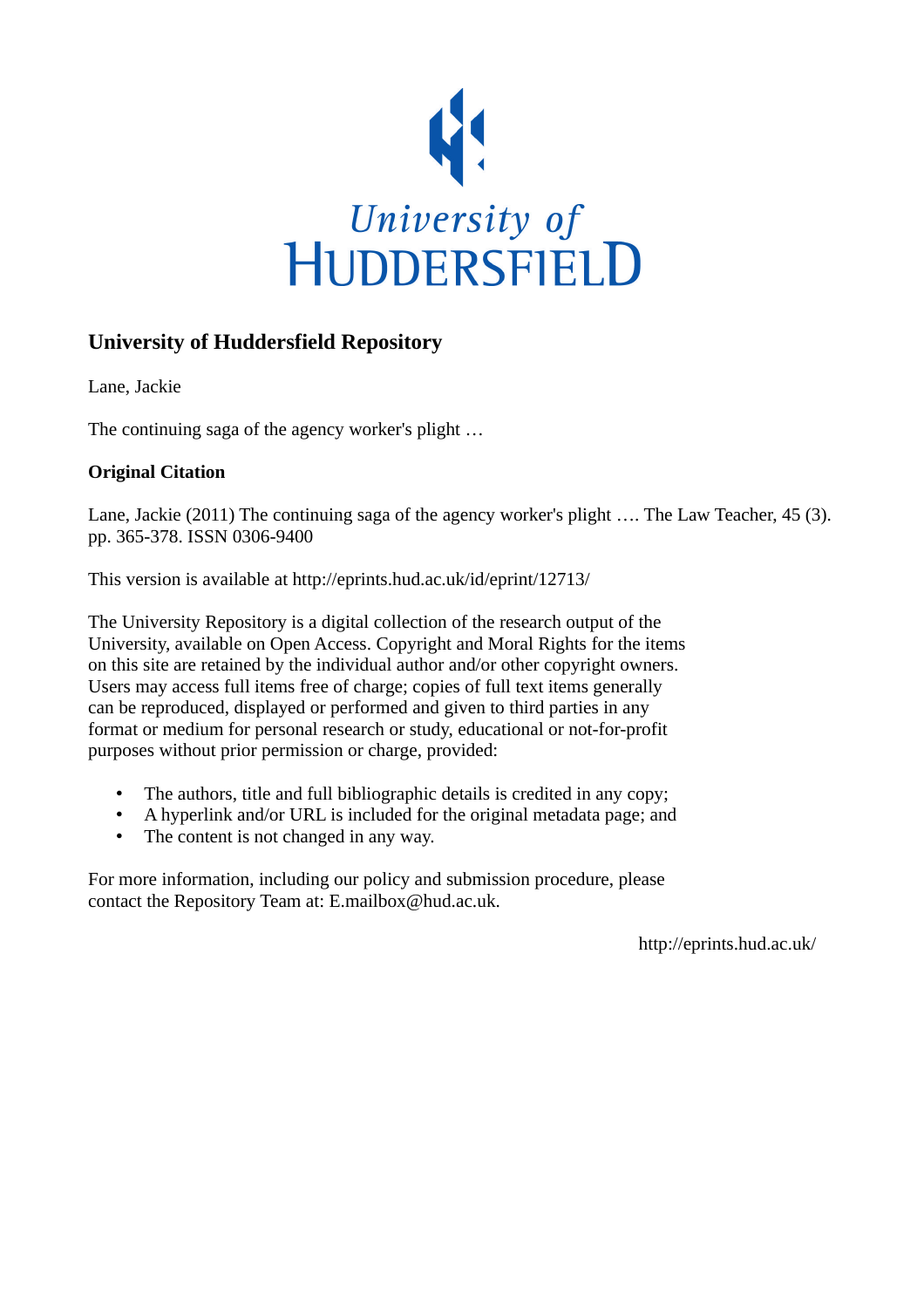## THE CONTINUING SAGA OF THE AGENCY WORKER'S PLIGHT…

## Jackie Lane, University of Huddersfield

In 2007 an article appeared in these columns in which I wrote of the unsatisfactory position of the agency worker in relation to the typical employee, having no employment status and yet enjoying none of the benefits of self employment.<sup>1</sup> It ended with a reference to the European Temporary Workers Directive which at the time had no prospect of implementation due to the reluctance of Member States to accept its contents. This article examines the recent case law and legislation that has addressed the status and rights of agency workers and asks whether they are now better protected or if they still exist in a noman's-land of workers' territory.

The issue has undoubtedly received considerable attention in recent years; the UK courts have continued to grapple with the eternal problem of, on the one hand, recognising the unfairness of the agency worker's position but, on the other, being powerless to circumvent the legal constraints of contract law within which employment status is set. Freedom of contract is arguably an unassailable right, but the courts have in a number of situations found sufficient reason to intervene. Where agency workers are taken on by employers deliberately to avoid according their staff valuable employment rights, the courts may see themselves as the last line of defence for the weaker party, and find mechanisms to redress the imbalance of power The UK Government has also moved to redress this imbalance by implementing, the Agency Worker Directive<sup>2</sup> in the form of the Agency Workers' Regulations 2010<sup>3</sup>, due to come into force in October 2011.

Employment laws sit uneasily between a raft of statutory protection, and contract law, and it is perhaps that uneasy juxtaposition that continues to perplex the courts There remain a number of situations for which statute has not legislated and where rules of contract must provide the answer, such as considering when it is necessary to imply terms including, for example, the implied terms of mutual trust and confidence, or the duty to take care of the

<sup>1</sup> Higgins, E., Tatham, L. and Lane, J. (2007) 'Recent Legal Developments'; The Law Teacher, 43 (3), pp 310-315.

 $2$  Directive 2008/104/EC of the European Parliament and of the Council

<sup>&</sup>lt;sup>3</sup> SI 2010/93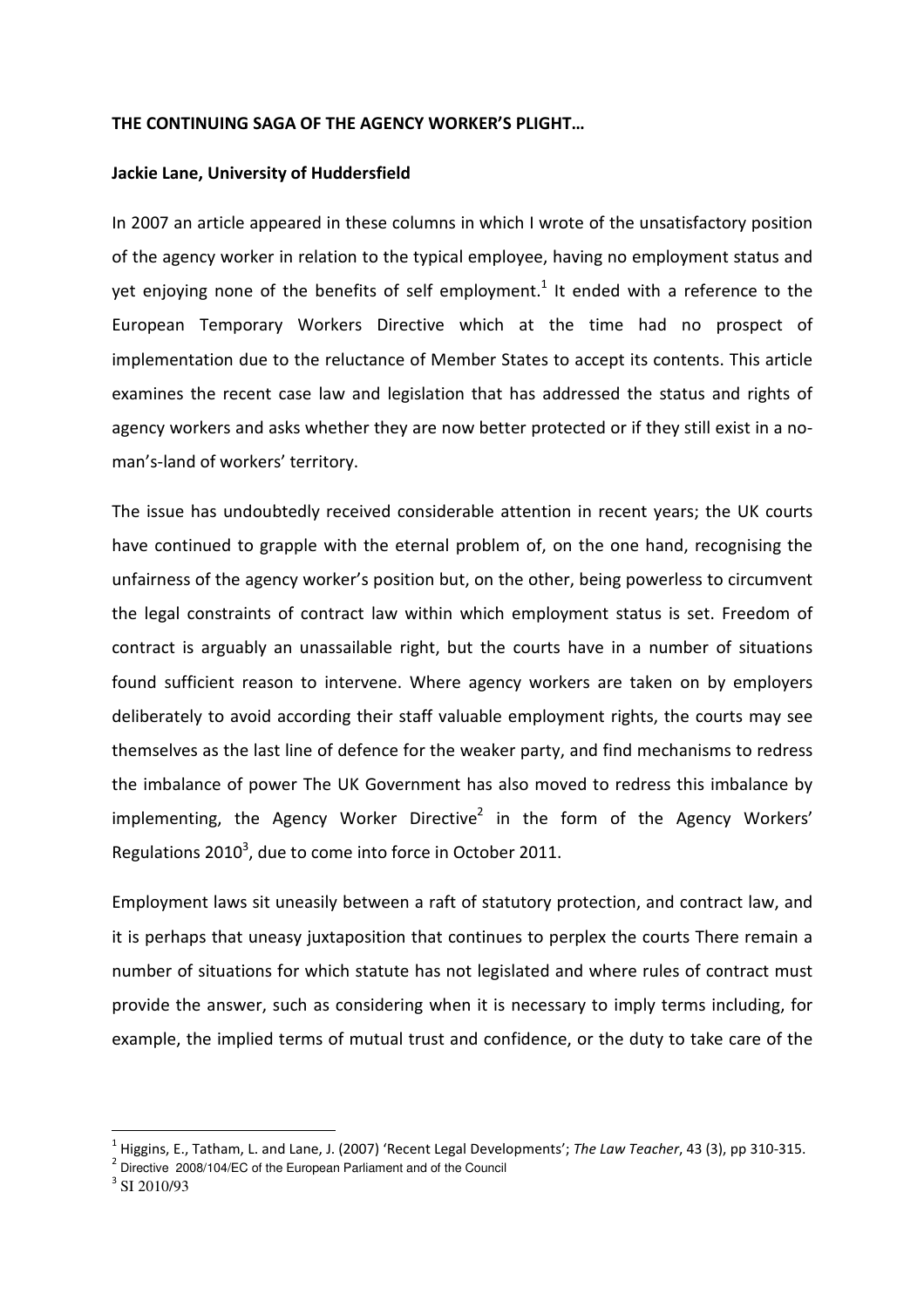employee; or whether there is a right to be paid when off work through sickness, as in Mears v Safecar Security Ltd.<sup>4</sup>

Applications have come before the courts and tribunals to decide on employment status for a number of different reasons. Only employees as defined under s.230 (1) of the Employment Rights Act 1996 are qualified to claim protection from unfair dismissal and redundancy, and positive rights such as minimum notice periods. Rights under the Equality Act 2010 for freedom from discrimination are extended to the wider category of worker, and protection under health and safety legislation is extended to all workers and visitors, including the self employed. Agency workers are usually treated as self employed for purposes of paying income tax and National Insurance, and the courts recognise that some employers prefer to engage such workers in order to avoid fiscal responsibility. Furthermore, only employers are vicariously liable for the torts of their employees and, unless employment status is established, the employer could potentially escape liability when an agency worker whom he has engaged commits a tort against an employee or other person. Thus, the question of agency worker status has received considerable scrutiny for a wide variety of reasons.

However, it is in relation to unfair dismissal and redundancy that the applicant is most likely to seek a determination of employment status, and courts and tribunals have consistently examined each case on its own merits and considered whether it is appropriate to imply a contract of employment. Section 230 (2) of the Employment Rights Act 1996 states:

 "In this Act 'contract of employment' means a contract of service or apprenticeship, whether express or implied..."

The difficulty for the courts then, is the conflict between the common law freedom of contract principle and the statutory definition of a contract of employment that clearly states that the possibility of an implied contract of employment must at least be considered. It is left to the courts to weigh up the arguments for and against implying a contract, and they must then turn to common law principles; in this context the determining factors have been the passage of time, the level of control, mutuality of obligations and whether it is necessary to imply a contract.

 $^{4}$  [1982] 2 All ER 865;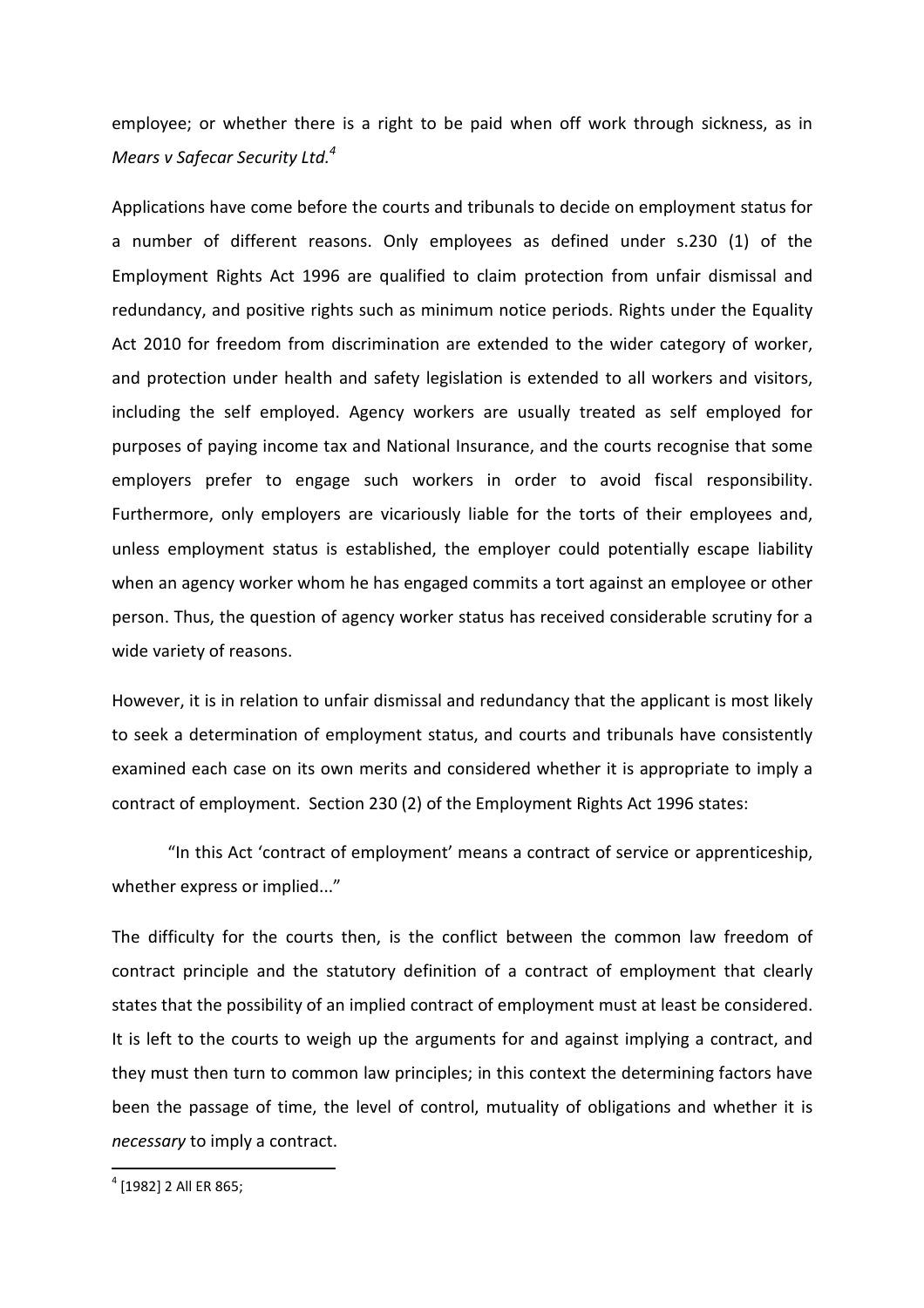In the early years of the  $21<sup>st</sup>$  century, a series of Court of Appeal decisions gave a strong suggestion that an employment contract could evolve between an agency worker and the client over time; in Franks v Reuters Ltd<sup>5</sup> and Dacas v Brook St Bureau<sup>6</sup>, obiter judgments leaned towards this possibility. In fact in Franks, Mummery LJ stated at para. 29:

"Whilst I would agree that a person cannot become an employee simply by reason of the length of time for which he does work for the same person…Dealings between parties over a period of years, as distinct from the weeks or months typical of temporary or casual work, are capable of generating an implied contractual relationship."

In Dacas the following year Mummery again was called upon to adjudicate on whether a cleaner was an employee of the agency and admitted that "the particular problem in this case may in due course be regarded as a matter for legislation." He went on to quote Professor Freedland:

 "The problems were firstly, that there is great resistance to the construction of triangular personal employment contracts, secondly, that there may be great difficulty in deciding whether the worker's bilateral personal employment contract is with the end-user or the intermediary, but thirdly and most fundamentally that the triangular nature of the arrangement may have the effect that the worker fails to qualify as having a contract of employment or even as having a personal work or employment contract of any kind."<sup>7</sup>

Mummery LJ summed up the practical reality of the triangular relationship between the worker, the client and the agency at para.68, directing that the Employment Tribunal should at least consider the possibility of an implied contract of service, pointing out that the end-user usually exercised powers of control or direction over such a person in such a working environment, was the ultimate paymaster and that in this case the Council (the end-user) was paying for the work done by Mrs Dacas under its direction and for its benefit.

Mrs Dacas had worked for the client, Wandsworth Borough Council for at least four years, and there is a strong argument for distinguishing cases where there is a long period of engagement from the truly temporary or casual assignment. Later cases have continued to consider that length of service may lead to an implied contract of service and therefore to qualification for an application for unfair dismissal or redundancy.

This movement went further in Cable and Wireless v Muscat<sup>8</sup> when the Court of Appeal upheld a tribunal decision that an agency worker had in fact become an employee of the client after a two year period of continuous working.

<sup>&</sup>lt;sup>5</sup> [2003] EWCA Civ 417

 $^6$  [2004] ICR 1437

 $<sup>7</sup>$  Ibid. para 9</sup>

<sup>8</sup> [2006] ICR 975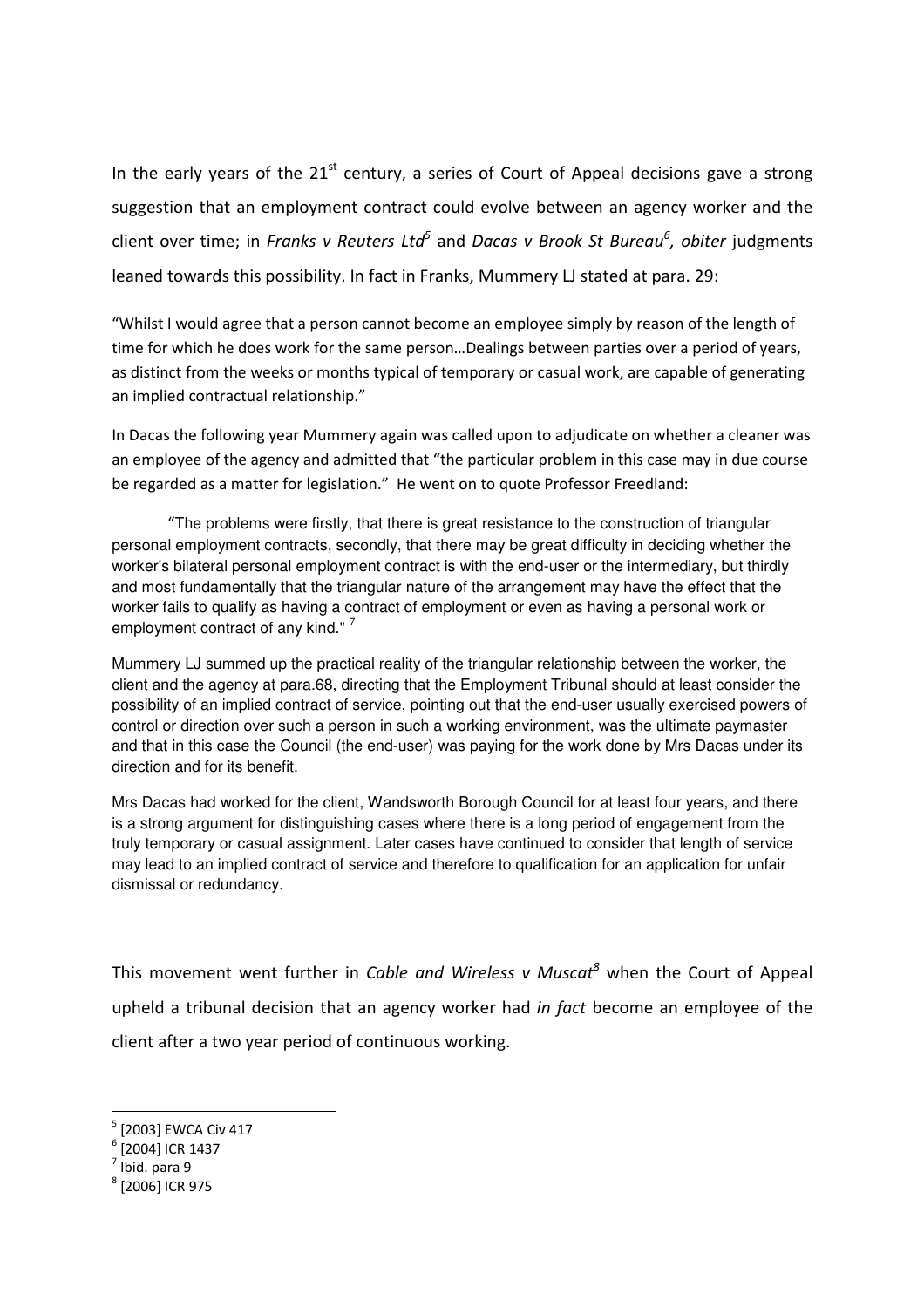It now seemed that agency workers were indeed to be accorded full employment status at a point in time at which the agency, which normally does no more than introduce the worker to the client and thereafter has little or no involvement other than as an intermediary for payment purposes, can no longer be said to be a significant participant in the triangular relationship. It would therefore seem logical that the relationship has become merely bilateral between the client and worker and that a contract of employment could therefore be implied.

The EAT, however, declined to follow this line of authority in a series of cases culminating in James v Greenwich Borough Council<sup>9</sup> where the tribunal, the EAT and the Court of Appeal were agreed that an agency worker could not transmute into an employee of the client simply by the passage of time, no matter how much he or she appeared to be treated as a permanent member of staff. Nevertheless, the opportunities to reconsider this position have arisen before the employment tribunal since James – after all, if the courts could effect a volte face once, perhaps they could be persuaded to do so again.

A number of the most recent cases involving agency workers are considered here in order to examine whether the position of agency workers has become more settled, whether they may be considered to be employees of either client or agency and whether the passage of time is a fundamental factor in the implication of a contract of employment. In Muschett v HM Prison Service<sup>11</sup>, the appellant, Mr Muschett, went to work for HMPS as an agency worker placed with it by an agency, Brook St (UK) Ltd. The issue to be determined was whether that relationship had at any time developed into one of employer/ employee between HMPS and Muschett. The appellant had brought a number of claims against the respondent, including claims for race discrimination under the Race Relations Act 1976 and wrongful and unfair dismissal, the latter dependent on demonstrating that he was indeed an employee of HMPS and the former requiring evidence that he was either an employee or in its employment in the wider sense. Neither the employment tribunal nor the Employment Appeal Tribunal accepted that he was employed in either sense, and Muschett appealed to the Court of Appeal.

 $^9$  [2007] IRLR 168

 $^{12}$  [2007] EWCA Civ 25, [2010] IRLR 451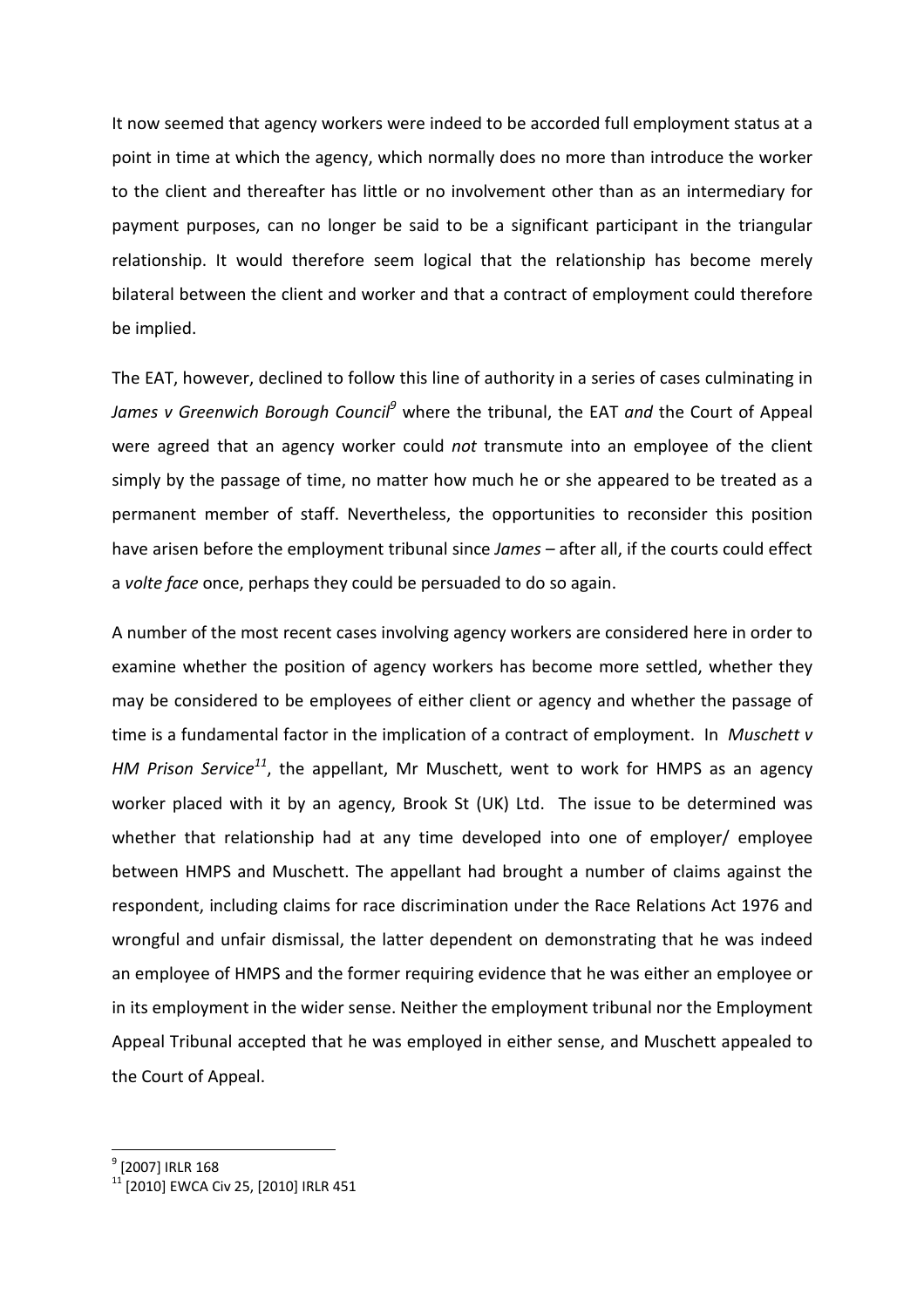Rimer LJ gave the judgment of the Court on the first ground of appeal [that Muschett was an employee of HMPS under an employment contract], stating:

"The sea change in employment law over the last half century or so has resulted in remarkable developments; but it still remains the law that an employment contract cannot be created by the mere, and unilateral, wish of the putative employee. There is no basis upon which this court can question the employment judge's finding that Mr Muschett never became an employee of HMPS."<sup>12</sup>

 On the second ground of appeal, that turning on the interpretation of the definition of employment under section 78(1) of the Race Relations Act 1976, the question was whether Muschett was employed under a contract 'personally to execute any work or labour' (that is, a contract for services). It was submitted by the appellant that it was *necessary* to imply such a contract between himself and the respondent, but Rimer LJ was clear that:

"… there was nothing in the evidence that necessitated the implication of such an agreement: and in this context nothing less than necessity will do. $"^{13}$ 

In this, Rimer LJ was following the line of judgments relating to the implication of contracts by law when it is necessary to do so, begun in The Aramis<sup>14</sup> by Bingham LJ (as he then was) and applied in other cases<sup>15</sup> where agency workers have shown a desire to imply an employment contract into their working relationship where no express agreement existed.

In the same year, a further case came before the Court of Appeal based on similar facts and grounds of appeal. This was Tilson v Alstom Transport<sup>16</sup> and the question again was whether an agency worker (the appellant) had a contract of service with the end user (Alstom), a question that had to be settled in order to confer jurisdiction on the Employment Tribunal to hear his claim for unfair dismissal. The Employment Tribunal had, unusually, found that an employment contract existed between the two parties and the employment judge awarded unfair dismissal to Tilson who provided his services through an

 $12$  Ibid [34] (Rimer LJ)

 $13$  Ibid n10 [para 38] (Rimer LJ)

 $14$  The Aramis [1989] 1 Lloyd's Rep 213

<sup>&</sup>lt;sup>15</sup> Craigie v London Borough Council of Haringey [2007] Appeal No. UKEAT/2007/0556/06; Dacas v Brook St Bureau (UK) Ltd [2004] EWCA Civ 217; James v Greenwich Borough Council [2008] ICR 545

<sup>16</sup> [2010] EWCA Civ 1308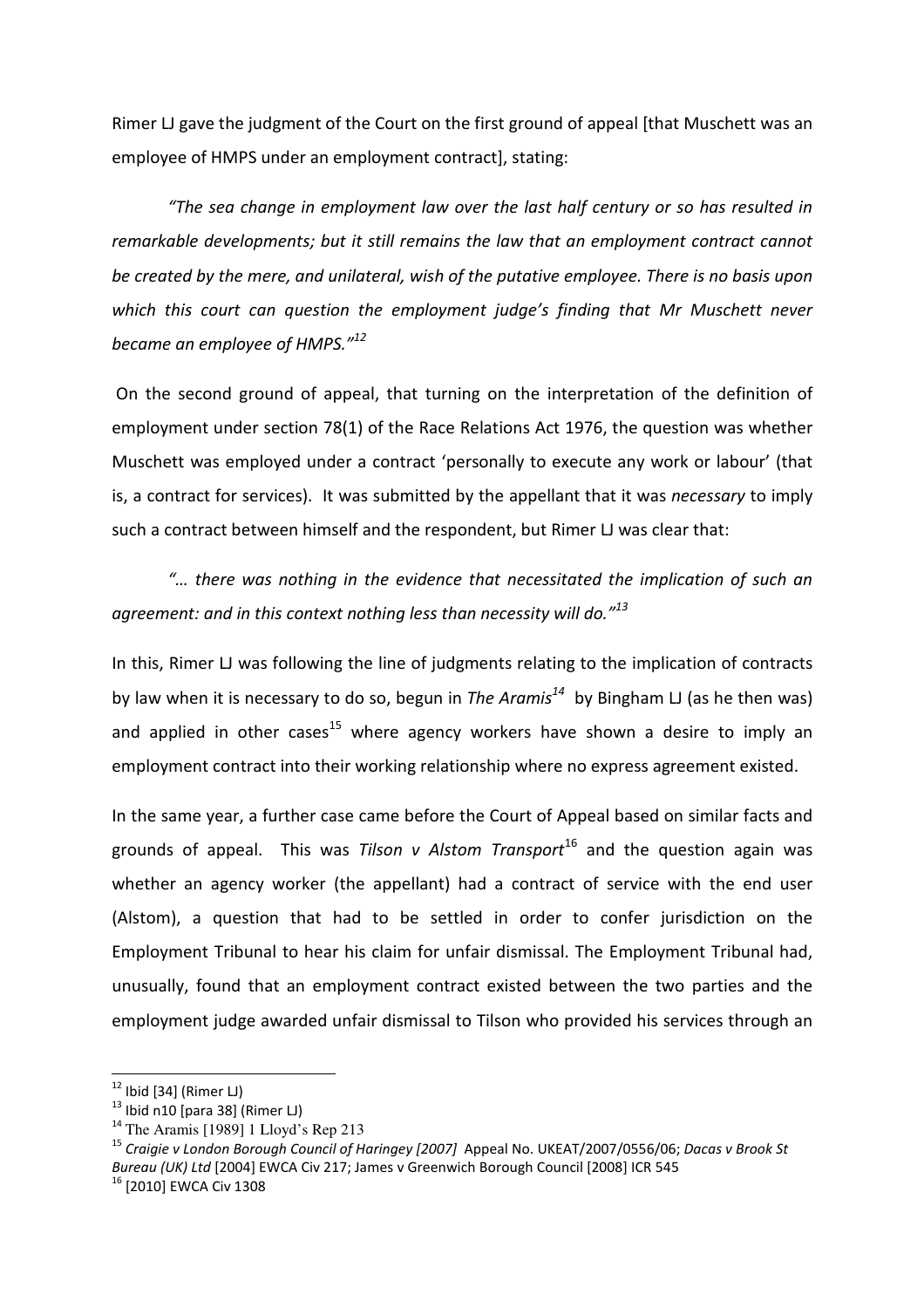umbrella company to the respondent train company. The employment judge based his decision on his finding that the contracts between the two intermediaries were a sham; the further intermediary involved was a recruitment business, making this a quadrilateral relationship. He thought this was 'an attempt to engineer a structure so as to avoid any employment relationship'.  $^{17}$  The finding had been overturned by the Employment Appeal Tribunal.

The appellant worked for over two years for the respondent and was fully integrated into the business, a company providing maintenance services for a train operating organisation. There was undeniably mutuality of obligations and a significant degree of control, thus satisfying the test for determining whether there is a contract of service laid down in Ready Mixed Concrete (South East) Ltd v Minister of Pensions and National Insurance<sup>18</sup>. However, no tax or NI was deducted from his pay which would normally be indicative of self employment.

Tilson had been placed with the company by an agency and enjoyed certain benefits as an agency worker; he had in fact refused an offer of an employment contract from Alstom, since he received considerably higher wages as an agency worker than he would have as an employee of the company, and he also perceived there to be tax advantages to remaining as an agency worker.

Not surprisingly, when he was dismissed by the agency on Alstom's instructions, he thought better of it and decided that in those circumstances it would be an advantage to have an employment contract so that he could pursue a claim for unfair dismissal. The appellant's case was that as a matter of law he had been engaged by Alstom under such a contract; in other words, there being no express contract, that it was necessary to imply one.

HH Judge Peter Clark had observed in Heatherwood and Wrexham Park Hospitals NHS Trust v Kulubowila and Others $^{19}$ :

 "…it is not enough to form the view that because the Claimant looked like an employee of the Trust, acted like an employee and was treated like an employee, the

 $17$  Ibid [para 50]

<sup>18</sup> [1968] 2 QB 497

<sup>19</sup> UK/EAT/0633/06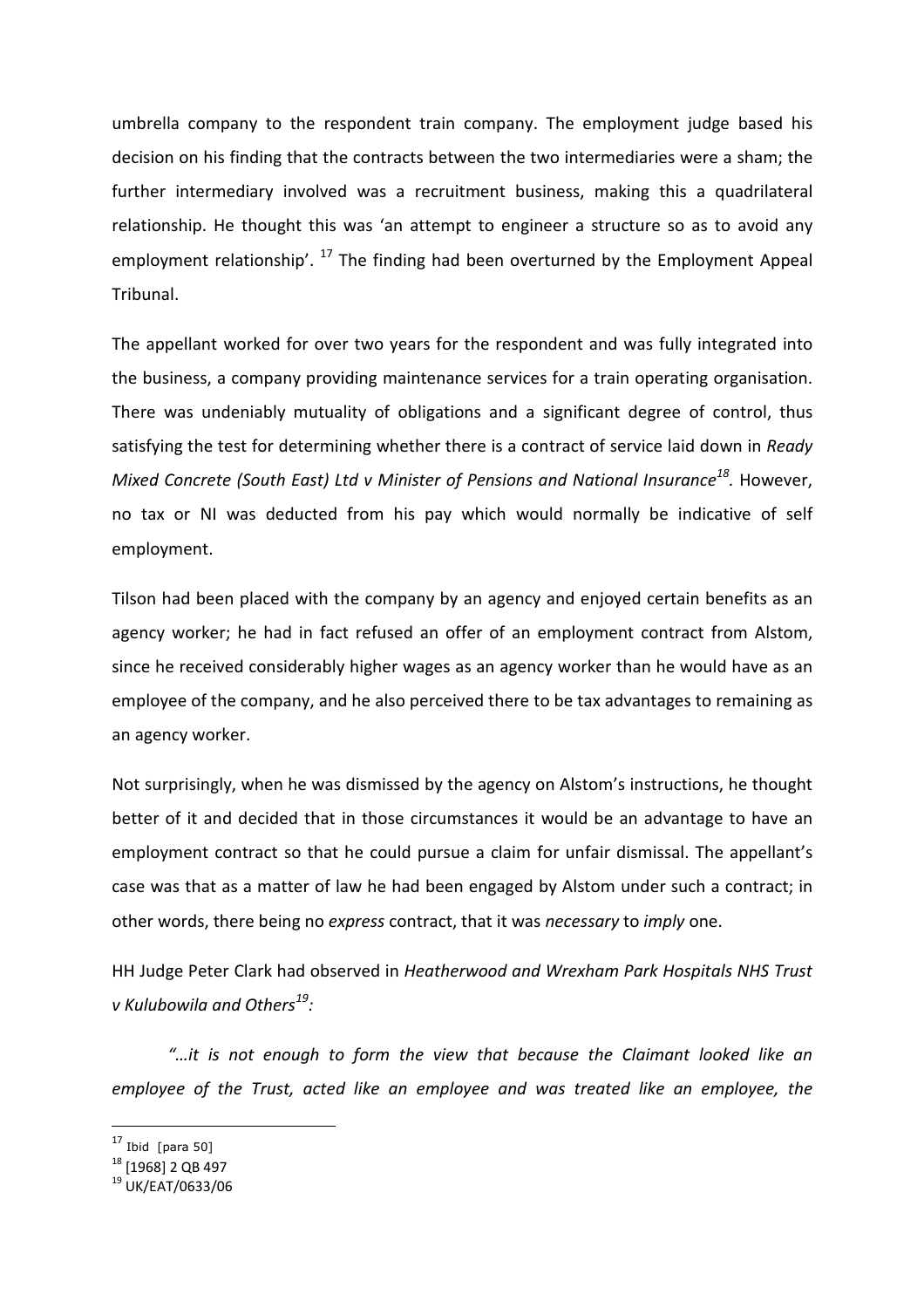business reality is that he was an employee and the ET must therefore imply a contract of employment."

Elias LJ, giving the judgment of the Court in Tilson, quoted the above and continued:

 "Nor is it legitimate for a tribunal to imply a contract because it objects to the practice of employers entering into arrangements of this kind in order to avoid incurring the obligations they owe to their employee $"^{20}$ 

In his discussion, Elias LJ concluded:

"In my view, there is no legitimate basis to imply a contract on these facts…In my judgment the only proper inference is that the parties would have acted in exactly the same way if there had been no contract, and as Lord Bingham pointed out in The Aramis [1989] 1 Lloyd's Rep 213 that is fatal to the implication of a contract."

He also referred to a Court of Appeal decision involving a commercial contract, from which he derived support for his findings. In Baird Textile Holdings Ltd v Marks and Spencer  $plc^{21}$ Baird supplied Marks and Spencer with clothing on a seasonal basis over a lengthy period spanning three decades until the latter terminated the agreement. Baird laid claim to the existence of an implied umbrella contract under which they were entitled to reasonable notice of termination of the arrangement. Mance LJ had observed that it was "unrealistic" to conclude that there was an intention to enter into a contract when Marks and Spencer were already deliberately seeking to avoid that result (para. 73).

Likewise, it is unrealistic to conclude that a contract existed between Mr Tilson and Alstom Transport when Tilson himself had deliberately avoided that result in the past. The courts will rarely imply a contract where none existed, as the outcomes of many employment, tort and commercial cases have shown.

 $20$  Ibid n15 [para 11]

<sup>21</sup> [2002] 1 All ER (Comm) 737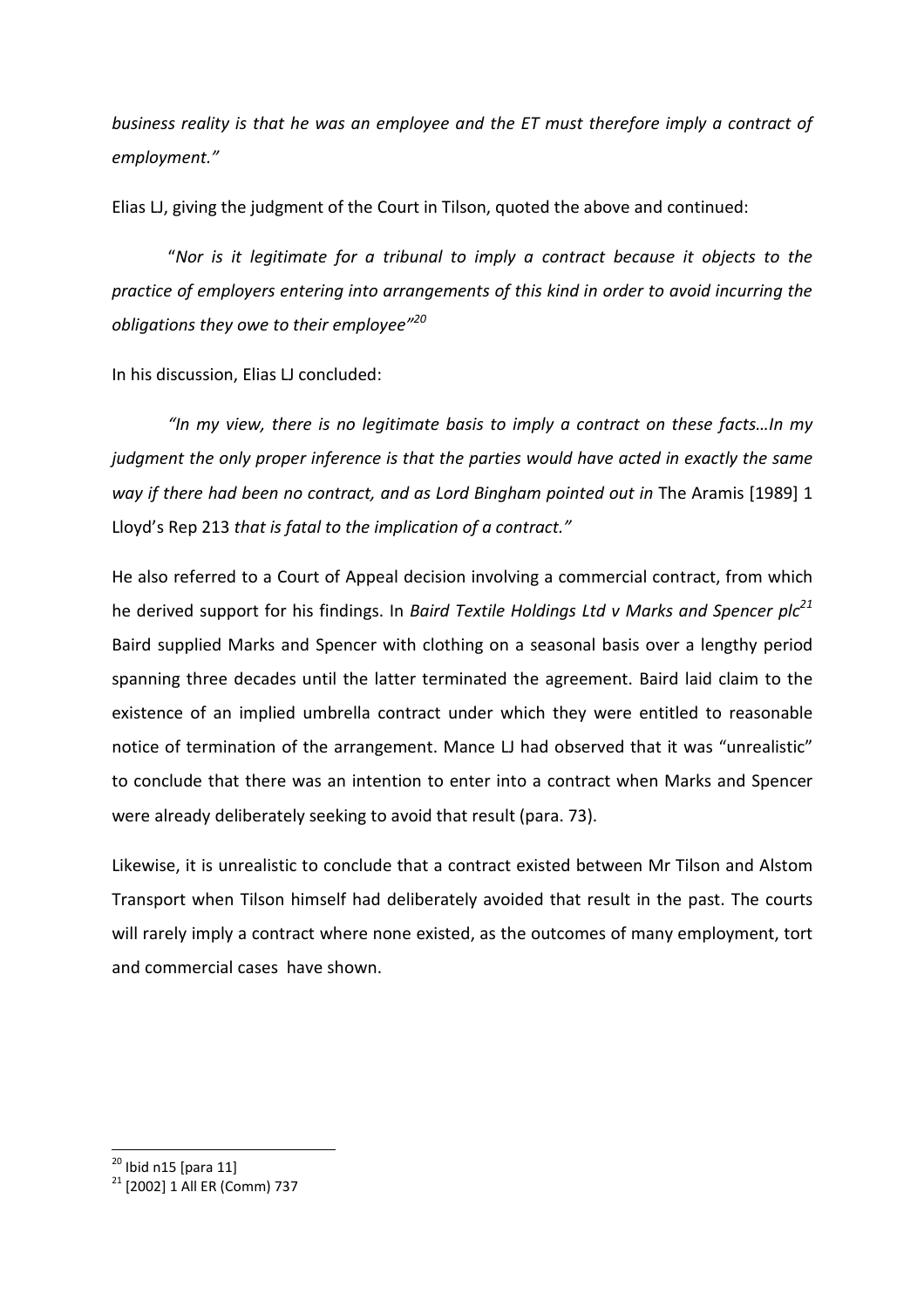"Once again, this litigation shows not only some consternation on the part of the judiciary in dealing with possible tax evasion but also an inability to develop sufficient legal tools to combat the problem, particularly in the light of the freedom and sanctity of contract." $^{22}$ 

Another area of law where the determination of an employment contract has proved necessary before the main issue can be considered is that of vicarious liability; this may arise where an employee in the course of his business injures a third party or his goods. Could an agency worker be deemed to be an "employee" for the purposes of finding vicarious liability? In such cases it is not the unfairness to the agency worker that is to be considered, but the unfairness to the third party; however, by implying a contract of employment in order to render the employer vicariously liable, the courts must be wary of thereby creating additional rights for the agency worker. This question was given consideration in Mahood v Irish Centre Housing<sup>23</sup> in a judgment given in March 2011 by the Employment Appeal Tribunal (EAT); the question of employment status arose in the context of vicarious liability for race discrimination allegedly committed by an agency worker against an employee of the respondent.

In summary, it was held that an employer is only liable for the discriminatory acts committed by an agency worker who became part of its workforce if either:

1. he became its employee as defined in cases such as James v London Borough of Greenwich [2008] ICR 545, or;

2. if he acted as the employer's agent in the sense that when doing a discriminatory act he was exercising authority conferred by the employer. In other words, if he had authority to do an act which was capable of being done in a discriminatory manner just as it was capable of being done in a lawful manner.

The respondent had taken on a temporary worker, Mr Toubkin, through an employment agency, Synergy Group. Mahood, the appellant, and Toubkin had an uneasy working

<sup>&</sup>lt;sup>22</sup> Patricia Leighton, Michael Wynn, Classifying employment relationships - more sliding doors or a better regulatory framework? Industrial Law Journal 5, 2011

<sup>23</sup> UK/EAT/0228/10ZT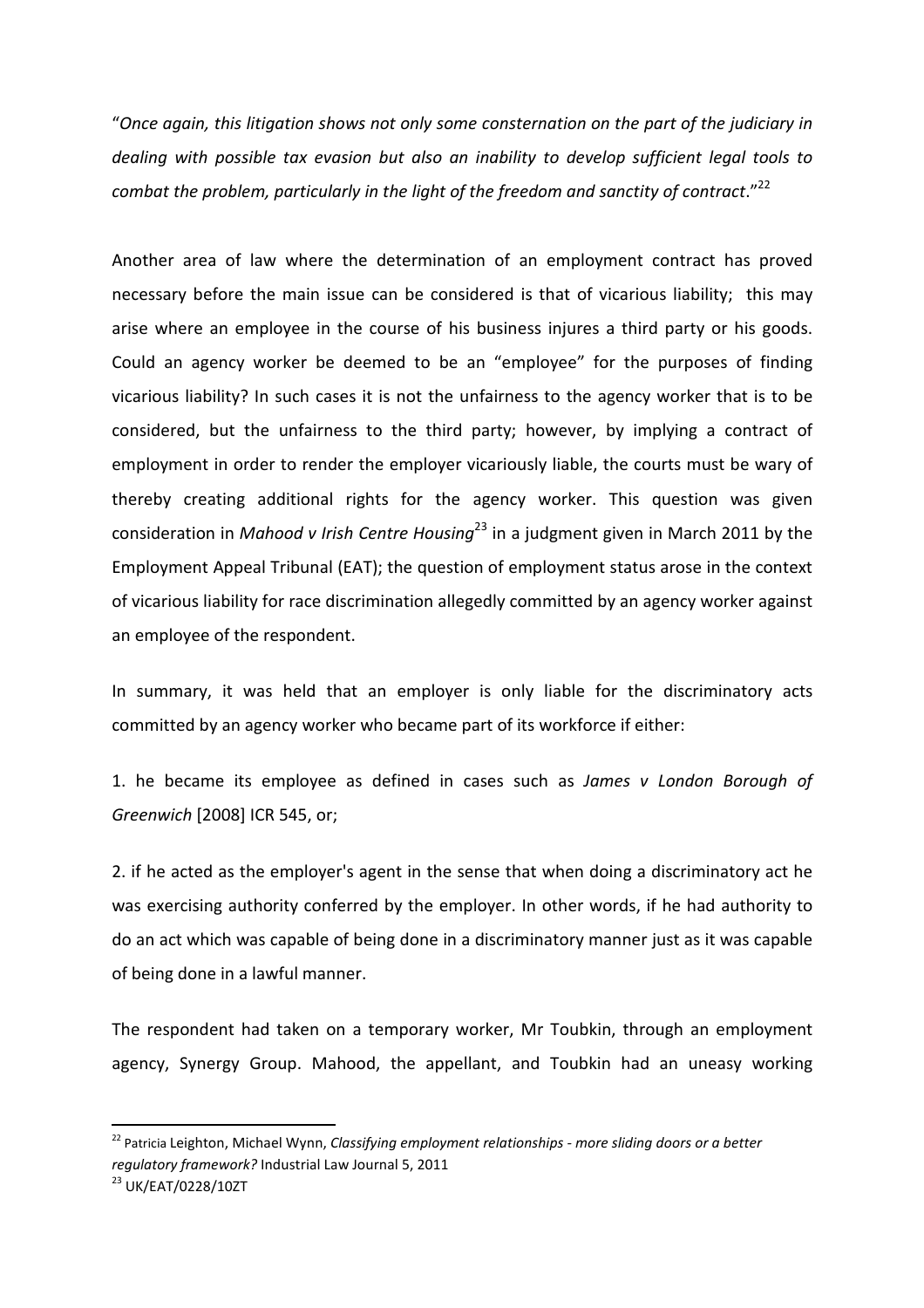relationship and the appellant complained that Toubkin had made derogatory comments about his ethnic origin and religion.

The EAT had to answer the question whether Toubkin, the agency worker, was either an employee of the respondent, or was exercising authority conferred by the respondent organisation, in order to determine whether the latter was vicariously liable for Toubkin's discriminatory acts.

The classic speech of Lord Porter in Mersey Docks and Harbour Board v Coggins and Griffiths was referred to at para. 39:

 "An employer will only be liable for torts committed by an agency worker or some other temporary member of his workforce in the employment of another or who is self-employed, if he both controls the work to be done but also the method of performing it."<sup>24</sup>.

Other more recent cases were referred to where the courts have also recognised that an "employer" may be liable for the torts of agency workers or persons employed by others where they exercised control over the way the worker carries out his work.<sup>25</sup>

The EAT observed that "the position of Mr Toubkin is indistinguishable from that of Mr Muschett; neither was an employee of either Respondent or Synergy and we presume Mr Toubkin was not obliged to accept work from the agency (or from the Respondent) nor were they obliged to provide work for him. $"^{26}$ 

Giving the judgment of the EAT, HH Judge Serota QC found that "there is no support in the authorities (particularly Muschett) for importing into this area of the law the concept of the "temporary worker" used to create vicarious liability at common law in tort."<sup>27</sup>

He continued: "As we have said, even if a sufficient degree of control could be established over Mr Toubkin by the Respondent so as to render the Respondent liable at common law in

<sup>&</sup>lt;sup>24</sup> Mersey Docks and Harbour Board v Coggins and Griffiths [1947] AC 1 HL, per Lord Porter, para 17

<sup>25</sup> Dubai Aluminium Company Ltd v Salaam [2003] 2 AC 366 and Viasystems (Tyneside) Ltd v Thermal Transfers (Northern) Ltd [2005] EWCA Civ 1151.

<sup>26</sup> Ibid n22 [Para 51]

 $27$  Ibid n22 [Para 63]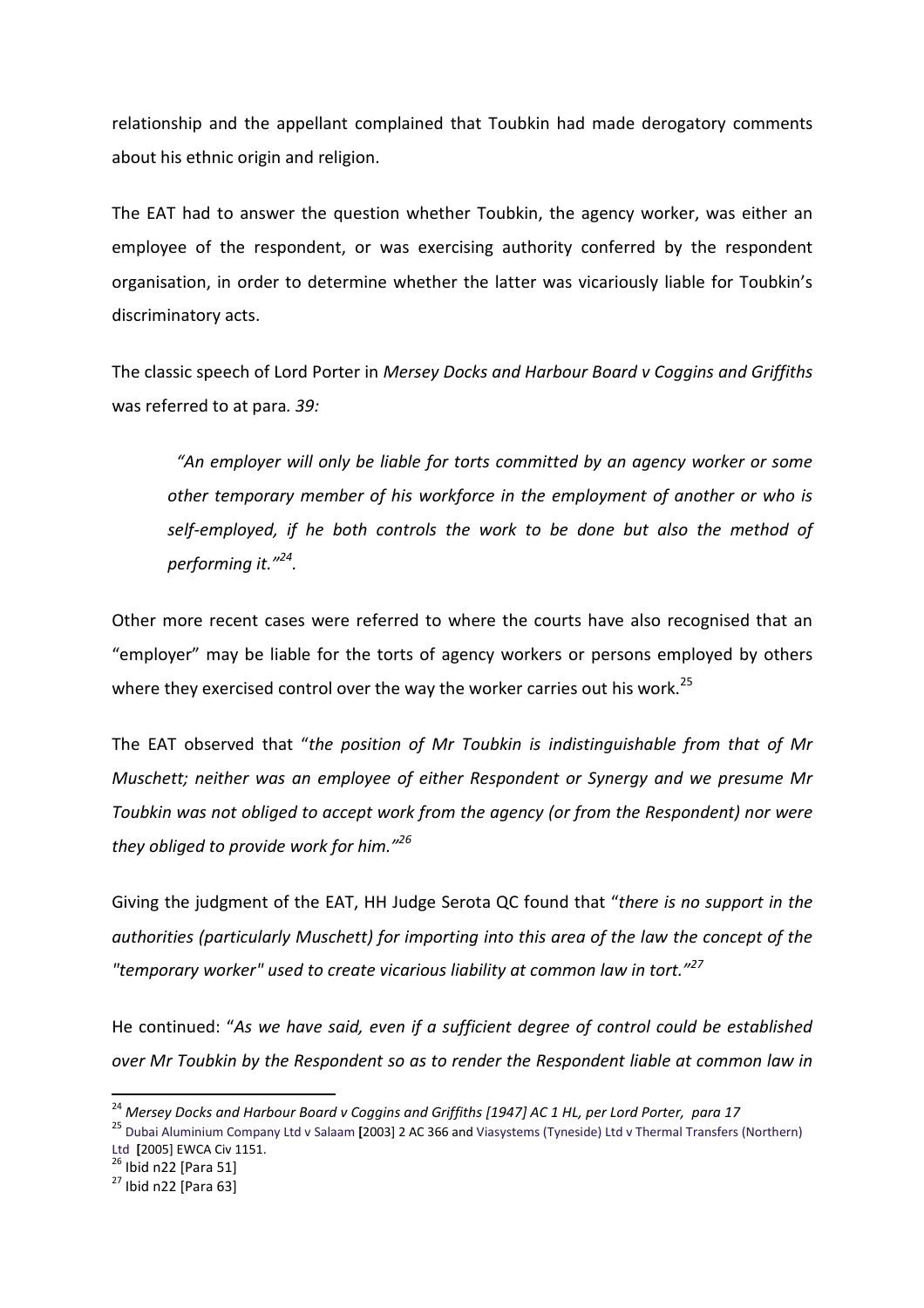tort for his actions, such has no bearing on issues of liability under employment legislation relating to discrimination." $^{28}$ 

The EAT therefore refused to use the test for establishing vicarious liability for torts under common law to establish liability for discrimination under statute. It distinguished between the "temporary worker" found in cases such as Mersey Docks and Harbour Board v Coggins and Griffiths, where the worker was "loaned", and the agency worker. Yet it could be argued that the control exercised over a worker, whether that person is on loan or supplied through an agency, is so similar as to be identical in each case, yet employees are given less protection from discriminatory acts committed by an agency worker than when a tortious act is committed by a "borrowed servant".

It may have been possible in the future to claim that an agency worker harassed an employee for reasons relating to a protected characteristic under the Equality Act 2010, rendering the employer liable, as the worker would be classified as a third party under section 40 of the Equality Act 2010.

However, the Government has announced that it will consult on *removing* this provision. "We are unaware of any cases of third party harassment being brought forward since this protection was introduced to the Sex Discrimination Act three years ago. It is not clear therefore whether it is working as intended and whether, indeed, it is fit for purpose. We will start the consultation in the autumn." $^{29}$ 

To conclude the discussion of this case, although the matter of whether Toubkin was an employee was answered in the negative, the further question of whether he was acting as the employer's agent (in the sense that when doing a discriminatory act he was exercising authority conferred by the employer) was remitted to the same Employment Tribunal for consideration. It is to be hoped

<sup>&</sup>lt;sup>28</sup> Ibid n22 [Para 63]

 $^{29}$  http://www.equalities.gov.uk/equality act 2010/faqs on the equality act 2010/harassment.aspx. Accessed 23.6.11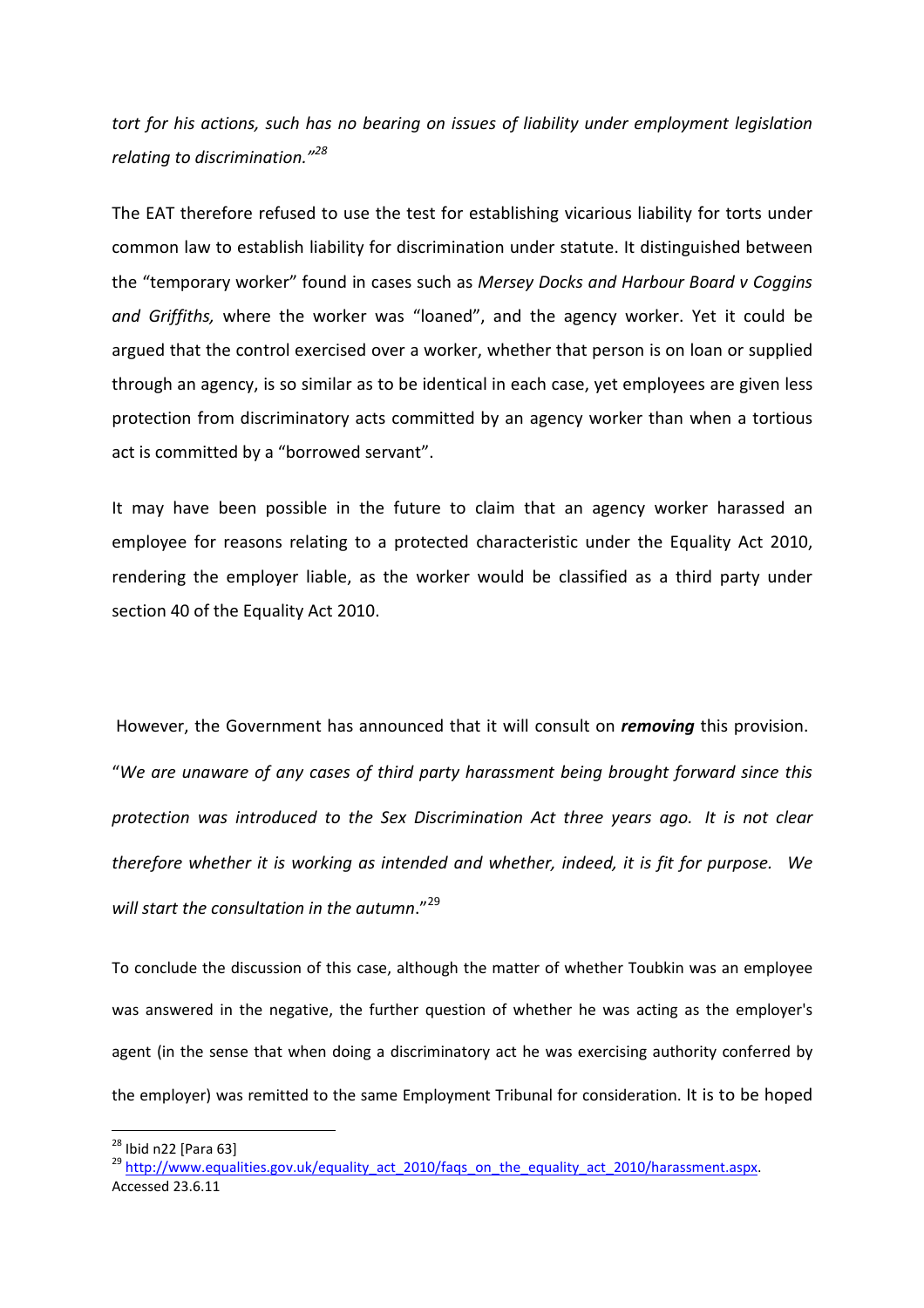that the potential for unfairness demonstrated by Mahood is a consideration in the Goverment's consultation, since failure to implement the section on third party harassment could lead to workers having little protection if the harassment comes from an agency worker, even though the agency worker will continue to enjoy protection from all forms of discrimination from other workers.

The employment status of an agency worker was considered in the recent decision in Secretary of State for Business Innovation and Skills v Studders<sup>30</sup> for a very different reason. but still one that involved a right under the Employment Rights Act – the right to arrears of wages following the insolvency of the employer under s.188. The employment judge had found that an employment contract existed between the insolvent agency and the claimant workers based on the mutuality of obligations between the agency and the workers. The Employment Appeal Tribunal allowed the appeal from the Secretary of State saying that he could find nothing in the agreement that would suggest a contract of employment existed between the worker and the agency; thus the claimants were not entitled to arrears of pay from the insolvent agency.

Thus many have tried, and many have failed, to convince the courts that it is necessary to imply a contract (of either employment or commerce) when none was intended by at least one of the parties. Yet, the injustice done to agency workers, acknowledged by Elias LJ (above), by employers wishing to avoid the liabilities and obligations they would normally owe to an employee, to a third party or indeed to HM Revenue and Customs, continues in the absence of any remedy through the courts.

The Agency Workers' Regulations 2010 should thus be given a welcome, albeit muted, as an addition to the statute books since they provide at least partial relief from the lack of security that comes from working under the conventional tripartite worker/ agency/ client arrangement; however, the rights conferred therein do not go as far as one might have

<sup>30</sup> UKEAT/0571/10/DM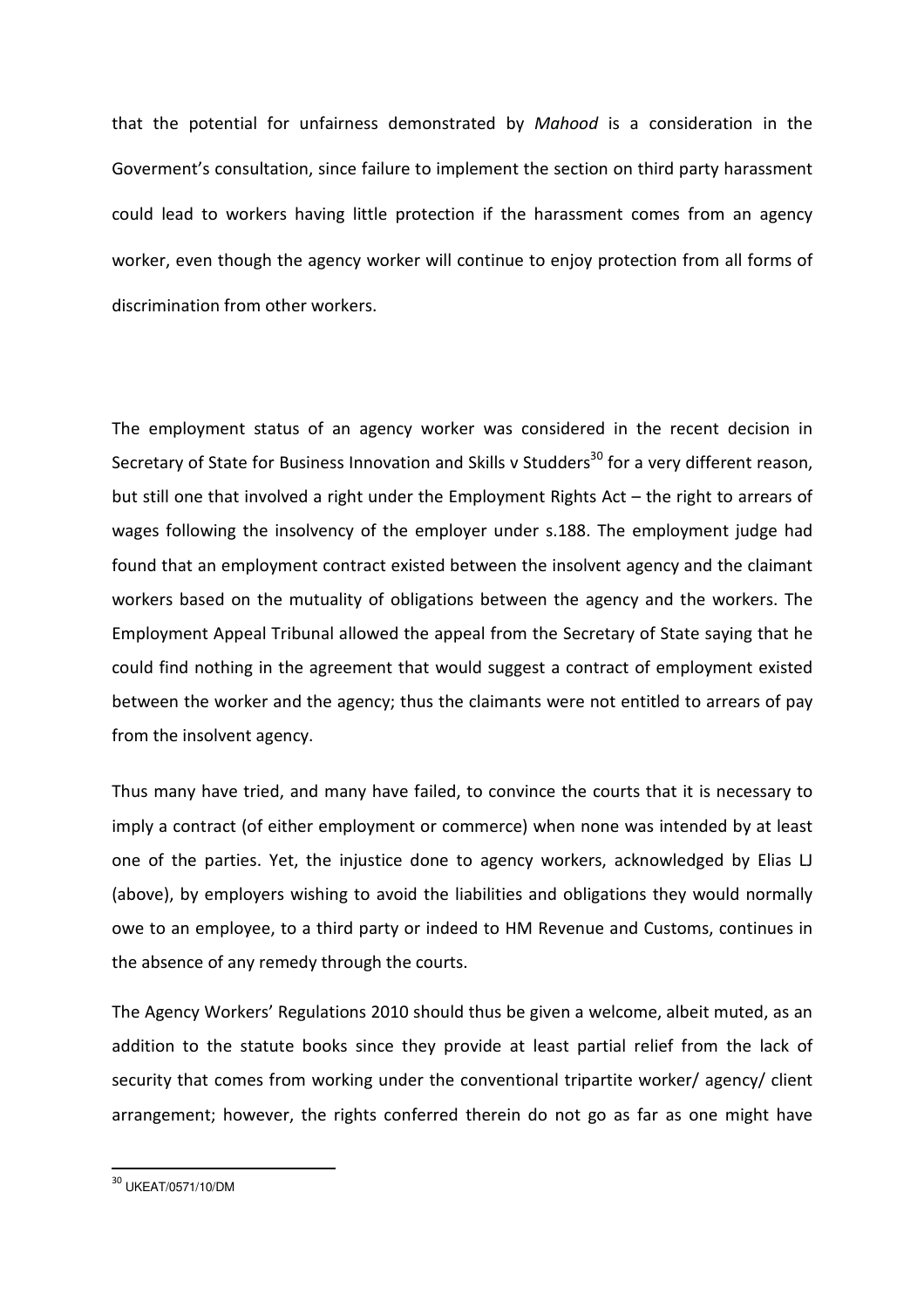wished, and do not give rise to the type of full employment contract that the various litigants in the above cases have sought.

 The Employment Rights Act 1996, section 209(8) specifically empowers the Secretary of State to amend the Act the extend its operation in relation to any person or employment; thus the statutory power to extend full employment rights to agency workers has been a possibility for many years, and the Agency Workers' Regulations could have been the vehicle for closing the gap that has failed to be addressed by the courts. In the absence of such a provision in the Regulations, it will continue to be a question to be litigated by agency workers in the future.

A common factor in all these cases is that it is the worker and not the employer who wishes to demonstrate the existence of an employment contract. Employers clearly see greater benefits in maintaining the status quo and this is borne out by the extensive use made of agency workers and the opposition of the Confederation of British Industry (CBI) to the Directive as originally drafted. In its response to Parliament it made clear its opposition:

'The CBI accepts the principle of non-discrimination, but believes that equal treatment should be delivered in a way that balances employee protection with flexibility for employers. Given that there are many possibilities for the way in which equal treatment can be applied within the complex tri-partite relationship between agency worker, agency and user-company, the CBI believes that the current proposal for user-comparisons is too prescriptive. In particular:

• in the UK and other Member States, agency workers' primary relationship is with the agency. User-companies do not get involved in the details of an agency worker's terms and conditions, and a requirement to compare conditions between permanent and agency staff would require complex and time-consuming calculations before an assignment could begin.'

The CBI was clearly concerned that the proposals would put too much of a burden on employers and also claimed that many jobs would be lost in the process.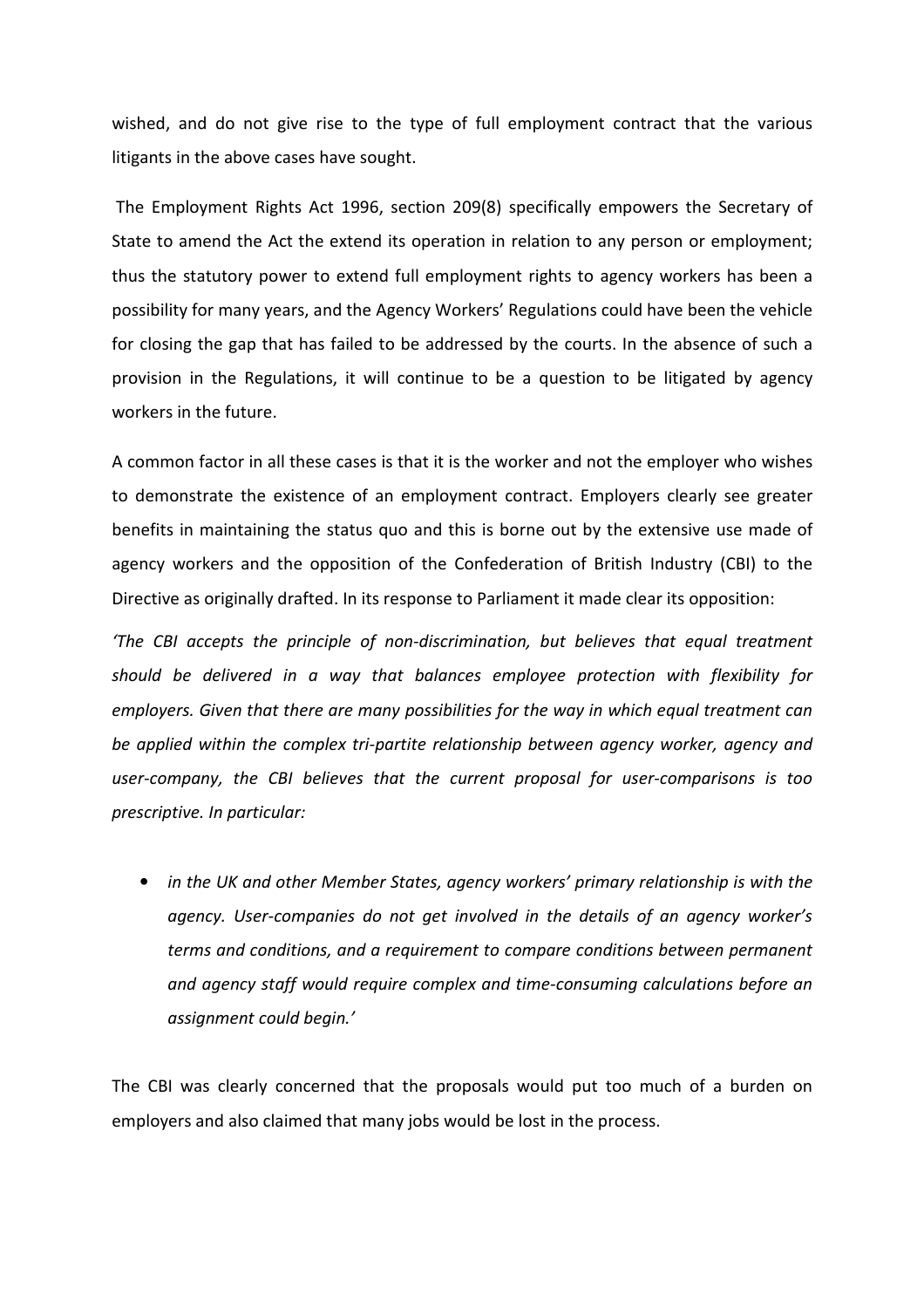The CBI also objected to the point in time at which agency workers would gain equal treatment with a comparable permanent worker, originally set at 6 weeks, and proposed that this be extended to 18 months! That it was finally set at 12 weeks is nothing short of a triumph for agency workers in the UK; however, there is some justification for the CBI's concern that the new Regulations will add an unwelcome burden to the employer of temporary staff who will undoubtedly seek to avoid such liabilities and responsibilities when the Regulations come into force in October 2011 by either refusing to take on agency staff in future or ensuring that assignments last no longer than 12 weeks.

The Directive and Regulations follow the comparator model as used in previous EU based legislation relating to fixed term and part time workers; that is, the agency worker must compare himself with a similarly employed worker at the client's place of work.

Regulation 3 gives a definition of an agency worker

 $3.$ —(1) In these Regulations "agency worker" means an individual who—

(a) is supplied by a temporary work agency to work temporarily for and under the supervision and direction of a hirer; and

(b) has a contract with the temporary work agency which is—

(i) a contract of employment with the agency, or

 $\overline{\phantom{0}}$ 

(ii) any other contract to perform work and services personally for the agency.

Here the possibility is made explicit that a worker could be in a contract of employment with the *agency* (a proposition which has been explored in a number of cases, though never resulted in such a finding<sup>33</sup>. Agencies have in the past refused to give employment contracts to workers, and it is doubtful that there will be a change in this policy despite this provision.

The Regulations provide new rights for all agency workers. If an organisation hires agency workers, it must ensure that they can access all facilities normally available to permanent

 $33$  E.g. Dacas v Brook St Bureau (UK) Ltd [2004] EWCA Civ 217; Wickens v Champion Employment [1984] ICR 365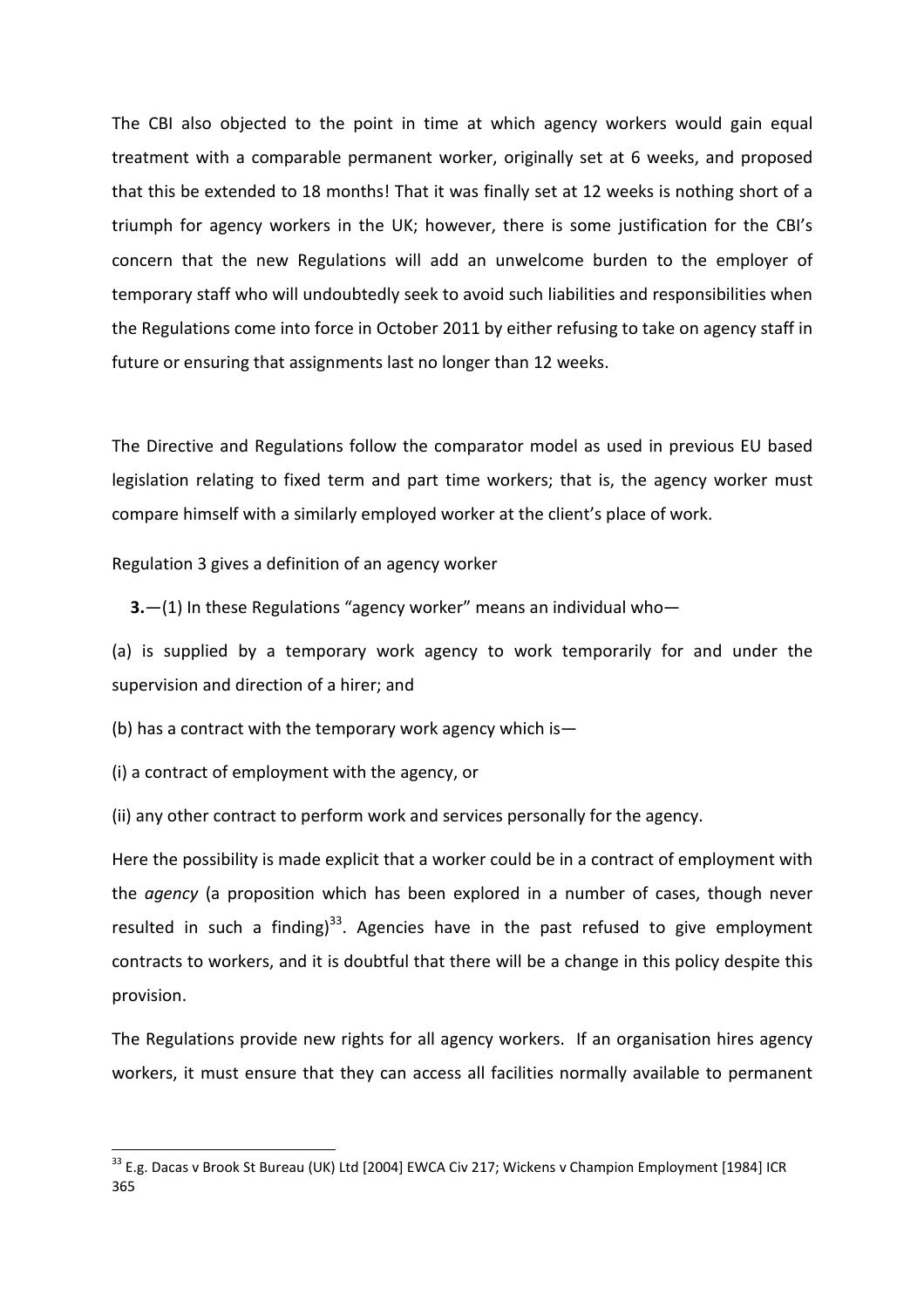employees, and also that they can access information on job vacancies within the organisation from the first day of their assignment.<sup>34</sup>

After twelve weeks in the same job the worker will enjoy equal treatment in other respects too, when compared with a relevant comparator, that is someone working for and under the supervision and direction of the hirer, and engaged in the same or broadly similar work having regard, where relevant, to whether they have a similar level of qualification and skills. <sup>35</sup>

**Regulation 5.—(1)** Subject to regulation 7, an agency worker (A) shall be entitled to the same basic working and employment conditions as A would be entitled to for doing the same job had A been recruited by the hirer—

(a) other than by using the services of a temporary work agency; and

(b) at the time the qualifying period commenced.

7.—(1) Regulation 5 does not apply unless an agency worker has completed the qualifying period.

(2) To complete the qualifying period the agency worker must work in the same role with the same hirer for 12 continuous calendar weeks, during one or more assignments.

This would entitle the worker to the same terms and working conditions relating to pay, annual leave, rest breaks, duration of work time and night time work $^{36}$ , and comes into effect after an agency worker completes a twelve week qualifying period in the same job with the same hirer. This is a significant restriction on the opportunity for agency workers to gain such rights. According to the BERR report, "the duration of assignment is less than three months for around 55 per cent of agency workers who knew the length of time they had been on their current assignment." $37$  It is therefore unlikely to benefit more than 45% of agency workers on current statistics, but it is almost certain that employers will be careful

 $34$  Reg 13

 $35$  Reg 13(a)

 $36 \text{neg.} 6(1)$ 

 $37$  No. 4 at p. 7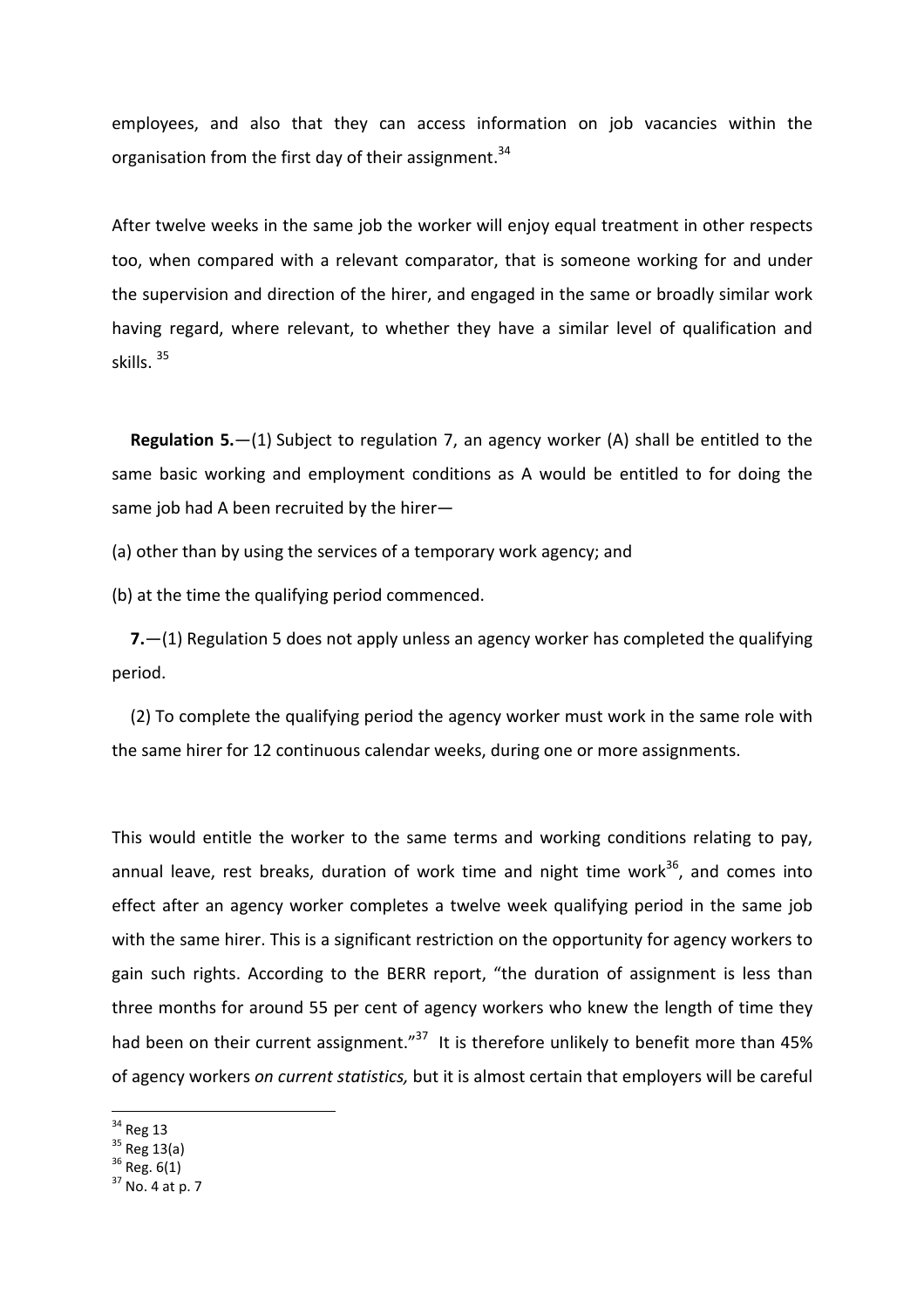in future not to take on agency workers for more than 12 weeks in order to avoid according them these extra rights.

Pay is also given a narrow meaning and includes any pension, fee, bonus, commission, holiday pay or other emolument referable to the employment, whether payable under contract or otherwise, but excludes any payments or rewards<sup>38</sup> within Regulation 6 (3) which, it could be argued, still leaves the agency worker at a severe disadvantage compared with permanent employees. Regulation 6 (3) is a comprehensive list of monetary advantages such as occupational sick pay, maternity and paternity pay, redundancy compensation, expenses incurred in the course of the work done, bonuses which are not attributable to amount or quality of work, and so on, all of which are excluded from the meaning of pay for these purposes.

These rights are not retrospective and for those agency workers already on assignment, the twelve week qualifying period will start from 1 October 2011.

Of course, agency workers will continue to enjoy a range of basic rights and the Regulations do not affect these.

All workers, including agency workers, are entitled to the following rights:

- 5.6 weeks (28 days) paid holiday<sup>39</sup>
- rest breaks and limits on working time<sup>40</sup>
- no unlawful deductions from wages  $41$
- the National Minimum Wage<sup>42</sup>
- not to be discriminated against under any of the equality legislation<sup>43</sup>
- protection under health and safety laws<sup>44</sup>

l

 $38$  Reg. 6(2)

<sup>&</sup>lt;sup>39</sup> Reg. 13 Working Time Regulations 1998 (as amended)

<sup>40</sup> Working Time Regulations 1998 (as amended), Part II

<sup>&</sup>lt;sup>41</sup> Wages Act 1986, Part I

<sup>&</sup>lt;sup>42</sup> Section 1, National Minimum Wage Act 1998

 $43$  Section 41 Equality Act. Although it is significant that in *Muschett* the appellant was not protected from race discrimination under s.78(1) of the Race Relations Act 76 as he was found not to be employed under a contract 'personally to execute any work or labour'.

<sup>44</sup> Section 3 Health and Safety at Work Act 1974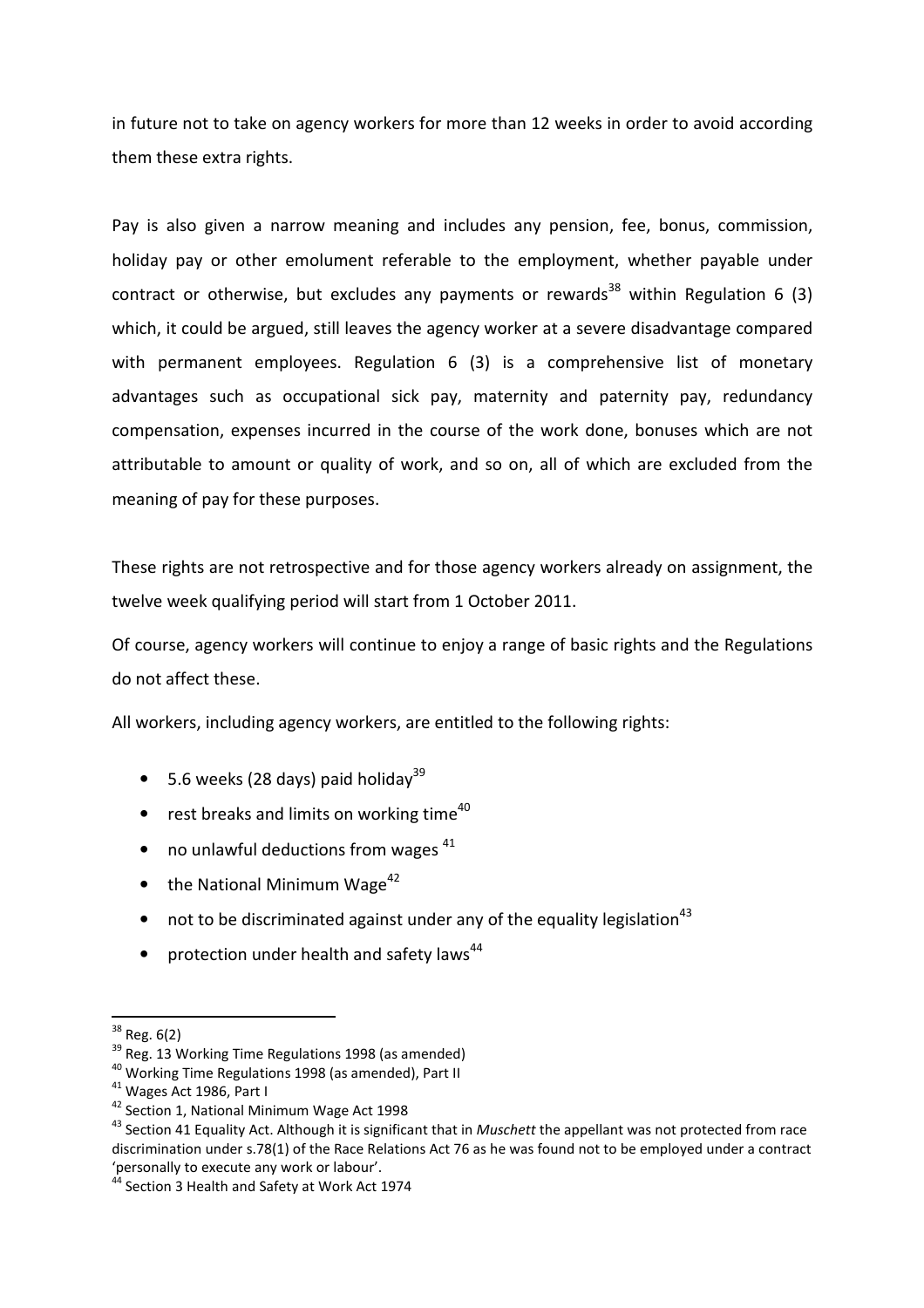However, there is no reference to other important rights available to permanent staff. Notice periods are a significant omission and so agency workers can still be removed with little or no notice. There is no explicit access to disciplinary or grievance procedures, and the exclusion of pension arrangements "would make any attempt to lift the status of temporary agency workers to the same status as permanent workers meaningless."<sup>45</sup>

The severe restrictions on rights for agency workers, the most significant being the obligation to be on assignment for 12 weeks to qualify for these contractual rights, is likely to mean that very few such workers will eventually benefit from the Regulations, and that employers will be free to continue to avoid treating agency staff equally with permanent staff. Case law will therefore continue to be of significant importance to the fate of agency workers in future.

Muschett v HMPS is authority for the proposition that an employment contract cannot be created by the mere, and unilateral, wish of the putative employee and that such a contract can only be implied by law on the basis of necessity. The Court of Appeal in Tilson v Alstom Transport reached the same conclusion. The EAT in Mahood v Irish Centre Housing followed the same line of reasoning in refusing to find a contract of employment between the respondent and an agency worker that may have given rise to vicarious liability for the alleged discriminatory conduct of said worker. Finally, the case of Secretary of State v Studders demonstrates that agency workers are again disadvantaged in that they are not entitled to arrears of pay from an insolvent employer since the agency was not an employer. These cases collectively confirm that there is little prospect in the future of agency workers gaining employment status, either through an implied contract of employment with the agency or with the end-user. The new Regulations also give little in the way of protection and may well result in temporary contracts in the future being limited to under 12 weeks in duration, further diminishing the stability of work patterns for such workers.

In summary, recent case law has done nothing to extend protection towards the agency worker in terms of rights to be protected from unfair dismissal, to redundancy pay, to arrears of wages on the insolvency of the employer or even to protection from race

<sup>&</sup>lt;sup>45</sup> M Sargeant, and D Lewis, Employment Law, 4<sup>th</sup> edition, Pearson Longman; 2008, p. 57